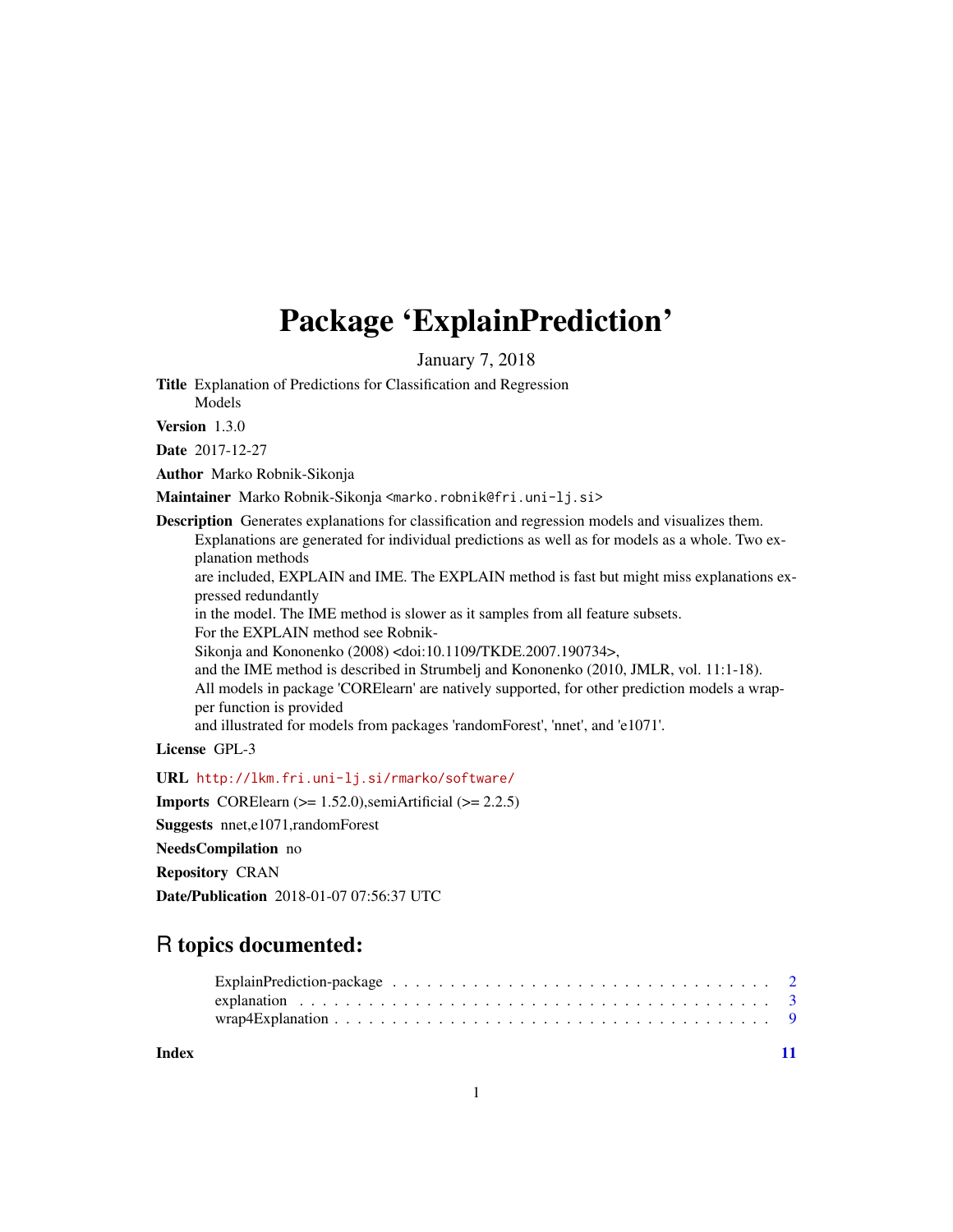```
ExplainPrediction-package
```
*Explanation of individual predictions and models*

#### **Description**

The package ExplainPrediction contains methods to generate explanations for individual predictions of classification and regression models.

#### Details

The explanation methodology used is based on measuring contributions of individual features on an individual predictions. The contributions of all attributes present an explanation of individual prediction. Explanations can be visualized with a nomogram. If we average the explanations, we get an explanation of the whole model. Two explanation methods are implemented:

- EXPLAIN (described in *Explaining Classifications For Individual Instances*). The EXPLAIN method is much faster than IME and works for any number of attributes in the model, but cannot explain dependencies expressed disjunctively in the model. For details see [explainVis](#page-2-1).
- IME can in principle explain any type of dependencies in the model. It uses sampling based method to avoid exhaustive search for dependencies and works reasonably fast for up to a few dozen attributes in the model. The details see the references.

Currently prediction models implemented in package [CORElearn](#page-0-0) are supported, for other models a wrapper of class [CoreModel](#page-0-0) has to be created. The wrapper has to present the model with a list with the following components:

- formula of class [formula](#page-0-0) representing the response and predictive variables,
- noClasses number of class values in class of classification model, 0 in case of regression,
- class.lev the levels used in representation of class values (see [factor](#page-0-0)),

Additionally it has to implement function [predict](#page-0-0) which returns the same components as the function [predict.CoreModel](#page-0-0) in the package [CORElearn.](#page-0-0)

Further software and development versions of the package are available at [http://lkm.fri.uni-lj](http://lkm.fri.uni-lj.si/rmarko/software). [si/rmarko/software](http://lkm.fri.uni-lj.si/rmarko/software).

#### Author(s)

Marko Robnik-Sikonja

#### References

Marko Robnik-Sikonja, Igor Kononenko: Explaining Classifications For Individual Instances. *IEEE Transactions on Knowledge and Data Engineering*, 20:589-600, 2008

Erik Strumbelj, Igor Kononenko, Igor, Marko Robnik-Sikonja: Explaining Instance Classifications with Interactions of Subsets of Feature Values. *Data and Knowledge Engineering*, 68(10):886-904, Oct. 2009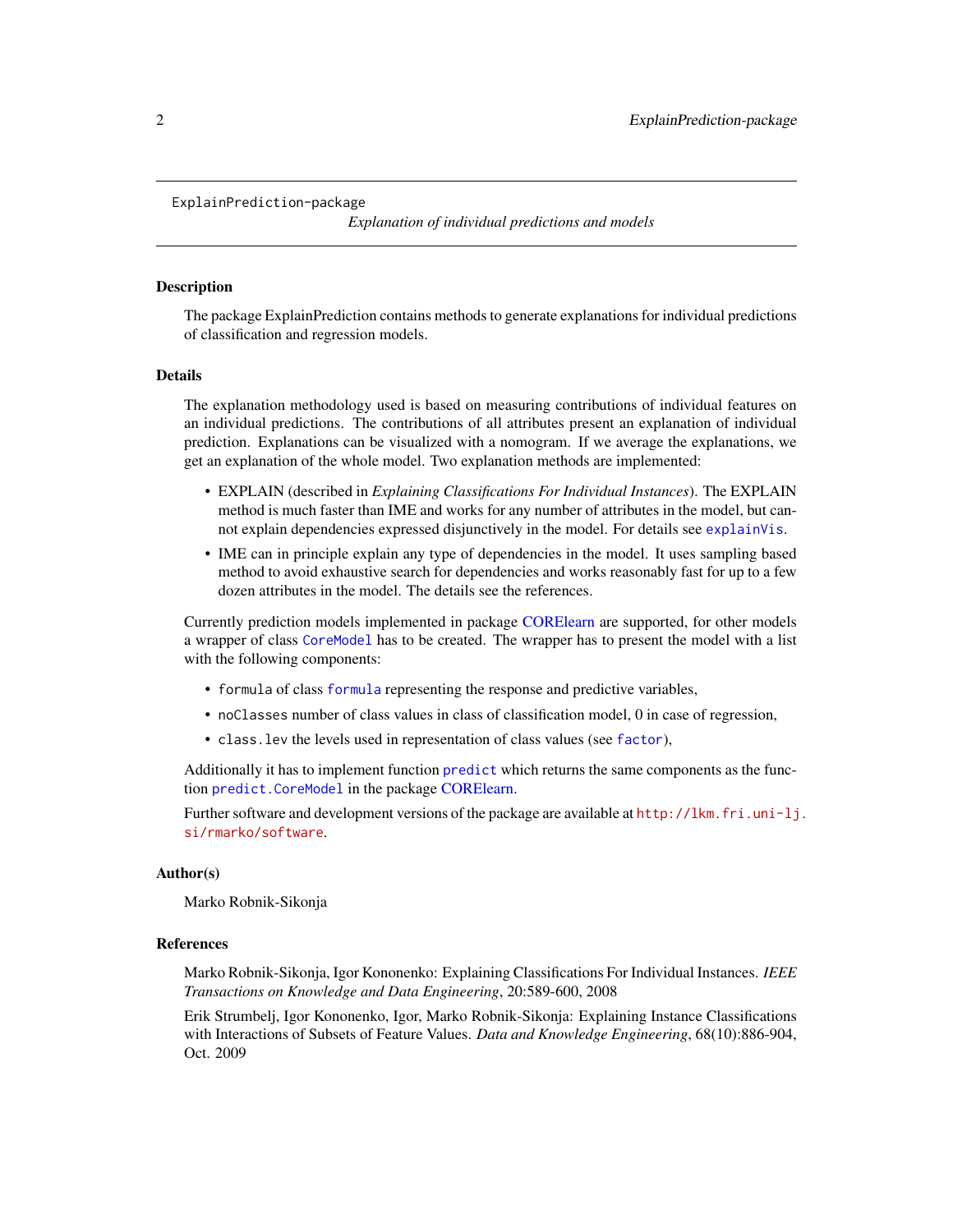#### <span id="page-2-0"></span>explanation 3

Erik Strumbelj, Igor Kononenko: An Eficient Explanation of Individual Classifications using Game Theory, *Journal of Machine Learning Research*, 11(1):1-18, 2010.

Some references are available from <http://lkm.fri.uni-lj.si/rmarko/papers/>

#### See Also

[explainVis](#page-2-1)

explanation *Explanation of predictions on instance and model level*

## <span id="page-2-1"></span>**Description**

Using general explanation methodology EXPLAIN or IME, the function explainVis explains predictions of given model and visualizes the explanations. An explanation of a prediction is given for individual instances; aggregation of instance explanations gives a model explanation. The details are given in the description and references.

#### Usage

```
explainVis(model, trainData, testData,
  method=c("EXPLAIN", "IME"), classValue=1,
  fileType=c("none","pdf","eps","emf","jpg","png","bmp","tif","tiff"),
  dirName=getwd(), fileName="explainVis", visLevel=c("both","model","instance"),
  explainType=c("WE","infGain","predDiff"), naMode=c("avg", "na"),
  nLaplace=nrow(trainData), estimator=NULL,
  pError=0.05, err=0.05, batchSize=40, maxIter=1000,
  genType=c("rf", "rbf", "indAttr"), noAvgBins=20,
  displayAttributes=NULL, modelVisCompact=FALSE,
  displayThreshold=0.0, normalizeTo=0,
  colors=c("navyblue", "darkred", "blue", "red", "lightblue", "orange"),
  noDecimalsInValueName=2,
  modelTitle=ifelse(model$noClasses==0,"Explaining %R\nmodel: %M",
      "Explaining %R=%V\nmodel: %M"),
  modelSubtitle="Method: %E, type: %X",
  instanceTitle=ifelse(model$noClasses==0,
      "Explaining %R\ninstance: %I, model: %M",
      "Explaining %R=%V\ninstance: %I, model: %M"),
  instanceSubtitle=ifelse(model$noClasses==0,
  "Method: %E\nf(%I)=%P, true %R=%T",
      "Method: %E, type: %X\nP(%R=%V)=%P, true %R=%T"),
  recall=NULL)
```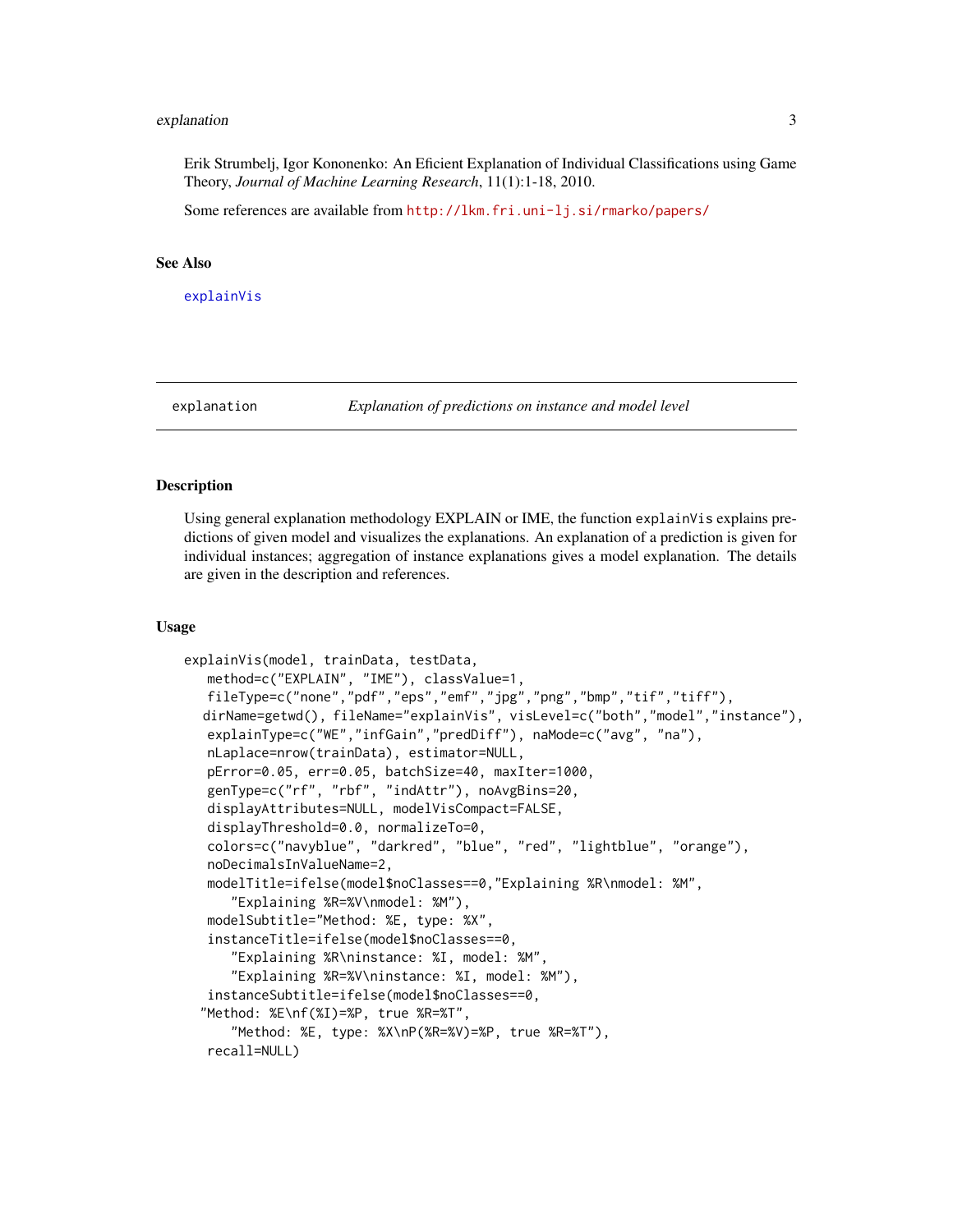## <span id="page-3-0"></span>Arguments

| model       | The model as returned by CoreModel function.                                                                                                                                                                                                                                                                                                                                                                                                                                                          |
|-------------|-------------------------------------------------------------------------------------------------------------------------------------------------------------------------------------------------------------------------------------------------------------------------------------------------------------------------------------------------------------------------------------------------------------------------------------------------------------------------------------------------------|
| trainData   | Data frame with data, which is used to extract average explanations, discretiza-<br>tion, and other information needed for explanation of instances and model. Typ-<br>ically this is the data set which was used to train the model.                                                                                                                                                                                                                                                                 |
| testData    | Data frame with instances which will be explained. The test Data data frame<br>shall contain the same columns as trainData, with possible exception of target<br>variable, which can be omitted.                                                                                                                                                                                                                                                                                                      |
| method      | The explanation method; two methods are available, EXPLAIN and IME. The<br>EXPLAIN is much faster and works for any number of attributes in the model,<br>but cannot explain dependencies expressed disjunctively in the model (for de-<br>tails see references). The IME can in principle explain any type of dependencies<br>in the model. It uses sampling based method to avoid exhaustive search for<br>dependencies and works reasonably fast for up to a few dozen attributes in the<br>model. |
| classValue  | For classification models this parameter determines for which class value the ex-<br>planations will be generated. The classValue can be given as a factor, character<br>string or class index. By default the first class value is chosen.                                                                                                                                                                                                                                                           |
| fileType    | The parameter determines the graphical format of the visualization file(s). If<br>fileType="none" (default) visualizations are generated in a graphical window.<br>Other possible choices are "pdf", "eps", "emf", "jpg", "png", "bmp", "tif"<br>and "tiff".                                                                                                                                                                                                                                          |
| dirName     | A name of the folder where resulting visualization files will be saved if fileType<br>other than "none" is chosen.                                                                                                                                                                                                                                                                                                                                                                                    |
| fileName    | A file name of the resulting visualization files, in case fileType other than<br>"none" is chosen.                                                                                                                                                                                                                                                                                                                                                                                                    |
| visLevel    | The level of explanations desired. If visLevel="model" the model explanation<br>is generated, meaning that instance explanations obtained on trainData are<br>aggregated. If visLevel="instance" instance explanations are generated for<br>each row in testData. The default value visLevel="both" generates both, the<br>model explanation and explanations for the instances.                                                                                                                      |
| explainType | For method EXPLAIN this parameter determines how the prediction with knowl-<br>edge about given feature and prediction without knowledge of this feature are<br>combined into the final explanation. Values "WE", "infGain", and "predDiff"<br>mean that the difference is interpreted as weight of evidence, information gain,<br>or plain difference, respectively. For regression problem only the difference of<br>predictions is available.                                                      |
| naMode      | For method EXPLAIN this parameter determines how the impact of missing in-<br>formation about certain feature value is estimated. If naMode="avg", the effect<br>is estimated by the weighted average of predictions over all possible feature's<br>values. If naMode="na", the effect is estimated by inserting NA value as fea-<br>ture value. The "na" method is faster but we are left to the mercy of adequate<br>treatment of missing values in the function predict for a given model.         |
| nLaplace    | For EXPLAIN method and classification problems the predicted probabilities<br>are corrected with Laplace correction, pushing them away from 0 and 1 and                                                                                                                                                                                                                                                                                                                                               |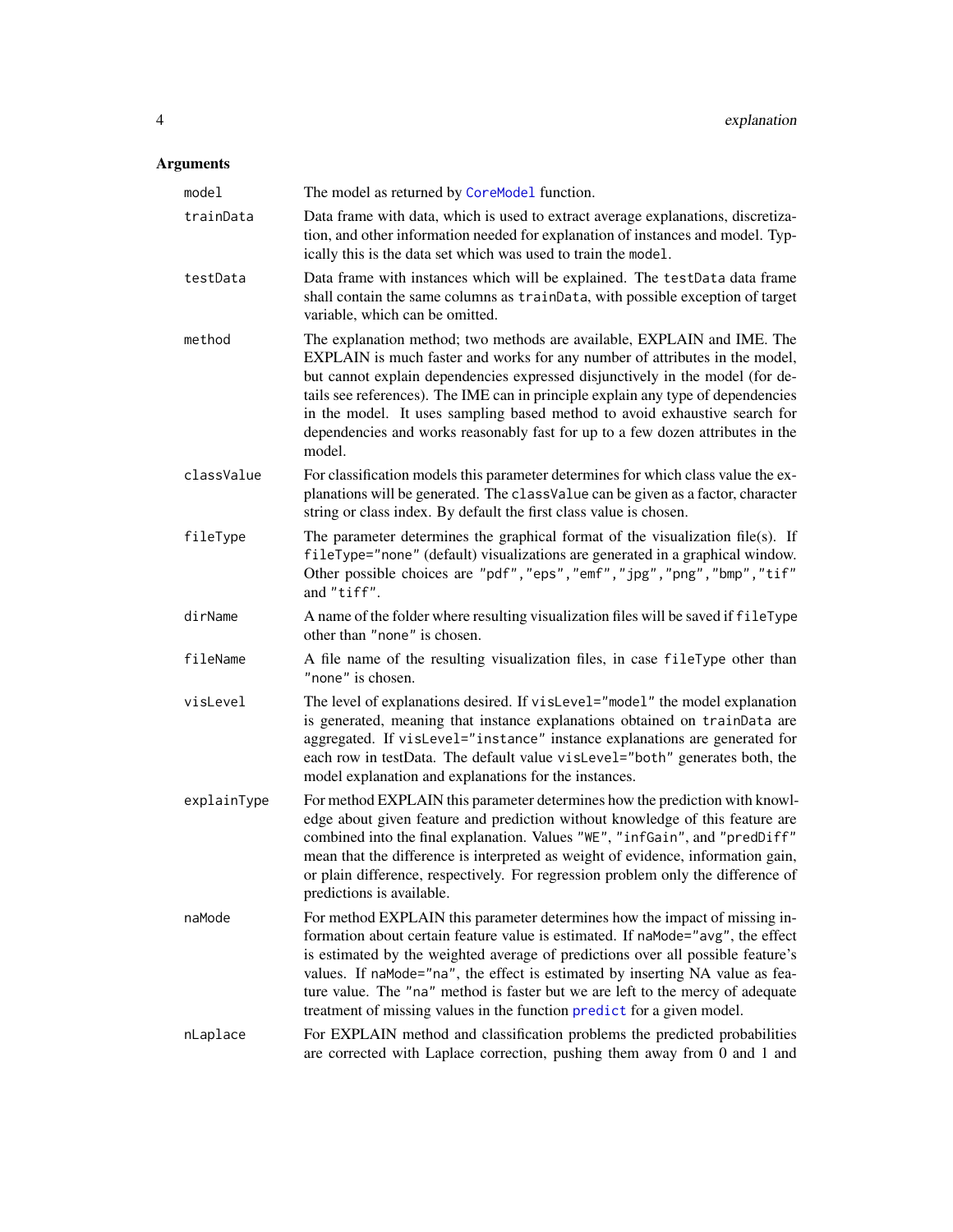<span id="page-4-0"></span>

|                   | towards uniform distribution. Larger values imply smaller effect. The default<br>value is equal to the number of instances in trainData. The value 0 means<br>that Laplace correction is not used and probabilities are estimated with relative<br>frequency.                                                                                                                                                   |
|-------------------|-----------------------------------------------------------------------------------------------------------------------------------------------------------------------------------------------------------------------------------------------------------------------------------------------------------------------------------------------------------------------------------------------------------------|
| estimator         | The name of feature evaluation method used to greedily discretize attributes<br>when averaging explanation over intervals. The default value NULL means that<br>"ReliefFexpRank" will be used in classification problems and "RReliefFexpRank"<br>will be used in regression problems. See discretize for details.                                                                                              |
| pError            | For method IME the estimated probability of an error in explanations. Together<br>with parameter err this determines the number of needed samples.                                                                                                                                                                                                                                                              |
| err               | For method IME the parameter controls the size of tolerable error. Together with<br>parameter pError this determines the number of needed samples. See the paper<br>An Efficient Explanation of Individual Classifications using Game Theory for<br>details.                                                                                                                                                    |
| batchSize         | For method IME the number of samples processed in batch mode for each ex-<br>planation. Larger sizes cause less overhead in processing but may process more<br>samples than required.                                                                                                                                                                                                                           |
| maxIter           | The maximal number of iterations in IME method allowed for a single explana-<br>tion.                                                                                                                                                                                                                                                                                                                           |
| genType           | The type of data generator used to generate random part of instances in method<br>IME. The generators from package semiArtificial-package are used: "rf"<br>stands for random forest based generator, "rbf" invokes RBF network based<br>generator, and "indAttr" assumes independent attributes and generates values<br>for each attribute independently.                                                      |
| noAvgBins         | For IME method the number of discretization bins used to present model level<br>explanations and average explanations.                                                                                                                                                                                                                                                                                          |
| displayAttributes |                                                                                                                                                                                                                                                                                                                                                                                                                 |
|                   | The vector of attribute names which are visualized, subject to displayThreshold)<br>and value modelVisCompact. The default value displayThreshold=NULL dis-<br>plays all attributes and their values.                                                                                                                                                                                                           |
| modelVisCompact   |                                                                                                                                                                                                                                                                                                                                                                                                                 |
|                   | The logical value controlling if attribute values are displayed in model level<br>visualization. The default value modelVisCompact=FALSE displays all values of<br>attributes (subject to displayThreshold), and value modelVisCompact=TRUE<br>displays only contributions on the level of attributes (without their values).                                                                                   |
| displayThreshold  |                                                                                                                                                                                                                                                                                                                                                                                                                 |
|                   | The threshold value for absolute values of explanations below which feature<br>contributions are not displayed in instance and model explanation graphs. The<br>threshold applies after the values are normalized, see the explanation for param-<br>eter normalizeTo. The default value displayThreshold=0 displays contribu-<br>tions of all attributes.                                                      |
| normalizeTo       | For instance level visualization the absolute values of feature contributions are<br>summed and normalized to the value of normalizeTo. In model level explana-<br>tion the normalization depends on parameter modelVisCompact. If its value is<br>TRUE, the absolute values of all feature explanations are summed up and nor-<br>malized to normalizeTo, otherwise the absolute values of all feature values' |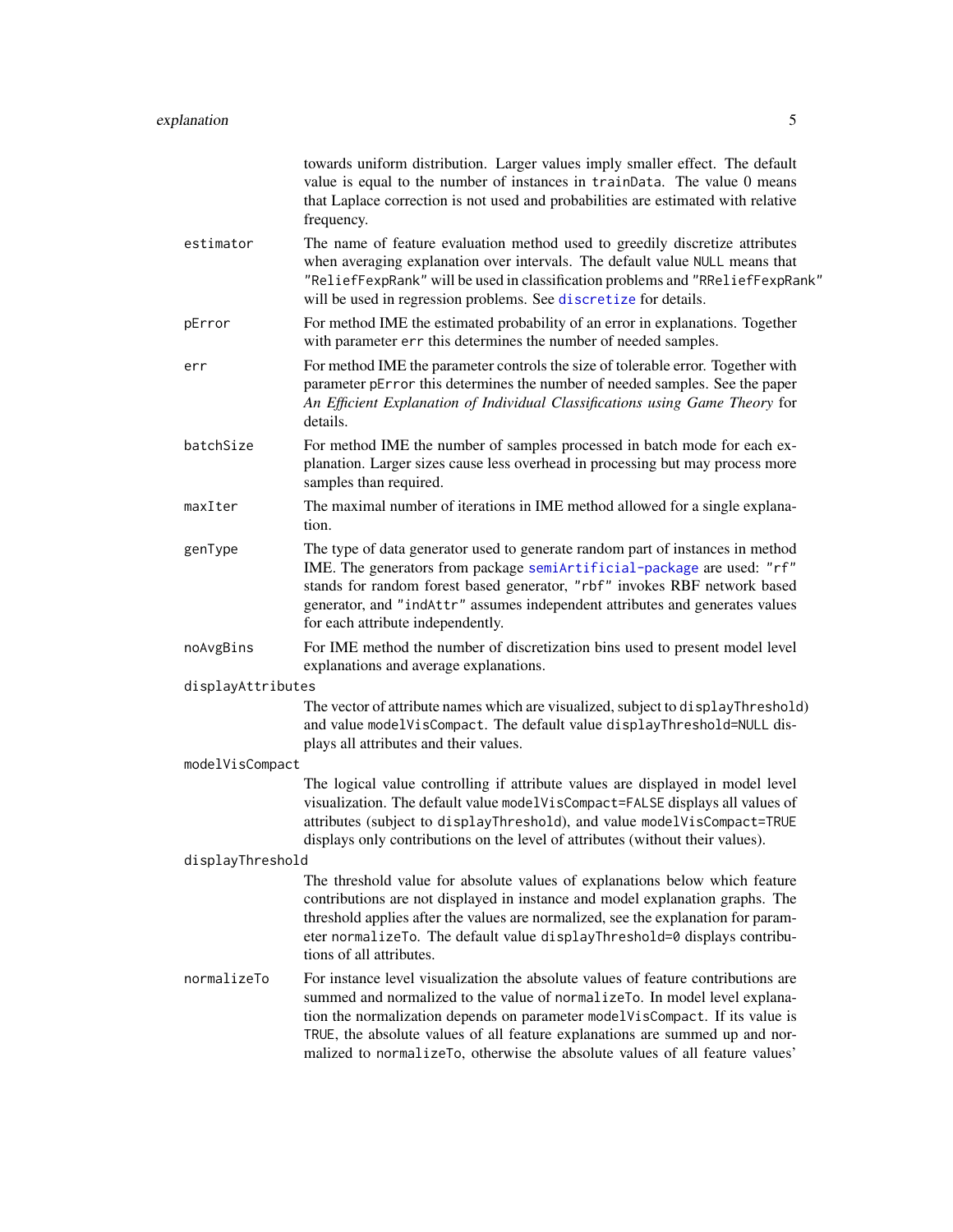|               | contributions are summed up. The value of normalizeTo common in some ar-                                                                                                                                                                                                                                                                                                                                                                                                                                                                                                                                                                                                                                                                                                                                                                                                                                                                    |
|---------------|---------------------------------------------------------------------------------------------------------------------------------------------------------------------------------------------------------------------------------------------------------------------------------------------------------------------------------------------------------------------------------------------------------------------------------------------------------------------------------------------------------------------------------------------------------------------------------------------------------------------------------------------------------------------------------------------------------------------------------------------------------------------------------------------------------------------------------------------------------------------------------------------------------------------------------------------|
|               | eas (e.g., in medicine) is 100. The default value 0 implies no normalization.<br>The displayThreshold parameter refers to already normalized values.                                                                                                                                                                                                                                                                                                                                                                                                                                                                                                                                                                                                                                                                                                                                                                                        |
| colors        | A vector with 6 colors names, giving 6 colors used in visualization (average pos-<br>itive impact of attribute, average negative impact of attribute, positive instance<br>explanation, negative instance explanation, average positive impact of attribute<br>value, average negative impact of attribute value). If set to NULL sensible<br>grayscale defaults are used i.e., (gray30,gray30,gray60,gray60,gray90,gray90).                                                                                                                                                                                                                                                                                                                                                                                                                                                                                                                |
|               |                                                                                                                                                                                                                                                                                                                                                                                                                                                                                                                                                                                                                                                                                                                                                                                                                                                                                                                                             |
|               | How many decimal places will numeric feature values use in visualizations. The<br>default value is 2.                                                                                                                                                                                                                                                                                                                                                                                                                                                                                                                                                                                                                                                                                                                                                                                                                                       |
| modelTitle    | A character string for title template of model visualization. See the details. If<br>modelTitle=NULL the title is not shown.                                                                                                                                                                                                                                                                                                                                                                                                                                                                                                                                                                                                                                                                                                                                                                                                                |
| modelSubtitle | A character string for subtitle template of model visualization. See the details.<br>If modelSubtitle=NULL the subtitle is not shown.                                                                                                                                                                                                                                                                                                                                                                                                                                                                                                                                                                                                                                                                                                                                                                                                       |
| instanceTitle | A character string for title template of instance visualization. See the details. If<br>instanceTitle=NULL the title is not shown.                                                                                                                                                                                                                                                                                                                                                                                                                                                                                                                                                                                                                                                                                                                                                                                                          |
|               |                                                                                                                                                                                                                                                                                                                                                                                                                                                                                                                                                                                                                                                                                                                                                                                                                                                                                                                                             |
|               | A character string for subtitle template of instance visualization. See the details.<br>If instanceSubtitle=NULL the subtitle is not shown.                                                                                                                                                                                                                                                                                                                                                                                                                                                                                                                                                                                                                                                                                                                                                                                                 |
| recall        | If parameter is different from NULL, it shall contain the list invisibly returned by<br>one of previous calls to function explainVis. In this case the function reuses<br>already computed explanations, average explanations, discretization, etc., and<br>only display data differently according to other supplied parameters. In this<br>case values of parameters model, testData and classValueshould be iden-<br>tical to the original call. Values of parameters trainData, method, naMode,<br>explainType, nLaplace, estimator, pError, err, batchSize, maxIter, genType,<br>and noAvgBins are ignored. The parameters that do matter in this case are the<br>ones that affect the display of already precomputed results: visLevel, dirName,<br>fileType, displayAttributes, modelVisCompact, displayThreshold, normalizeTo,<br>colors, noDecimalsInValueName, modelTitle, modelSubtitle, instanceTitle,<br>and instanceSubtitle. |
|               | noDecimalsInValueName<br>instanceSubtitle                                                                                                                                                                                                                                                                                                                                                                                                                                                                                                                                                                                                                                                                                                                                                                                                                                                                                                   |

#### Details

The function explainVis generates explanations and their visualizations given the trained model, its training data, and data for which we want explanations. This is the frontend explanation function which takes care of everything, internally calling other functions. The produced visualizations are output to a graphical device or saved to a file. If one requires internal information about the explanations, they are returned invisibly. Separate calls to internal functions (explain, ime, prepareForExplanations, and explanationAverages) are also possible.

In the model explanation all feature values of nominal attributes and intervals of numeric attributes are visualized, as well as weighted summary over all these values. In the instance level visualizations the contributions of each feature are presented (thick bars) as well as average contributions of these feature values in the trainData (thin bars above them). For details see the references below.

The titles and subtitles of model and instance explanation graphs use templates which allows insertion of the following values: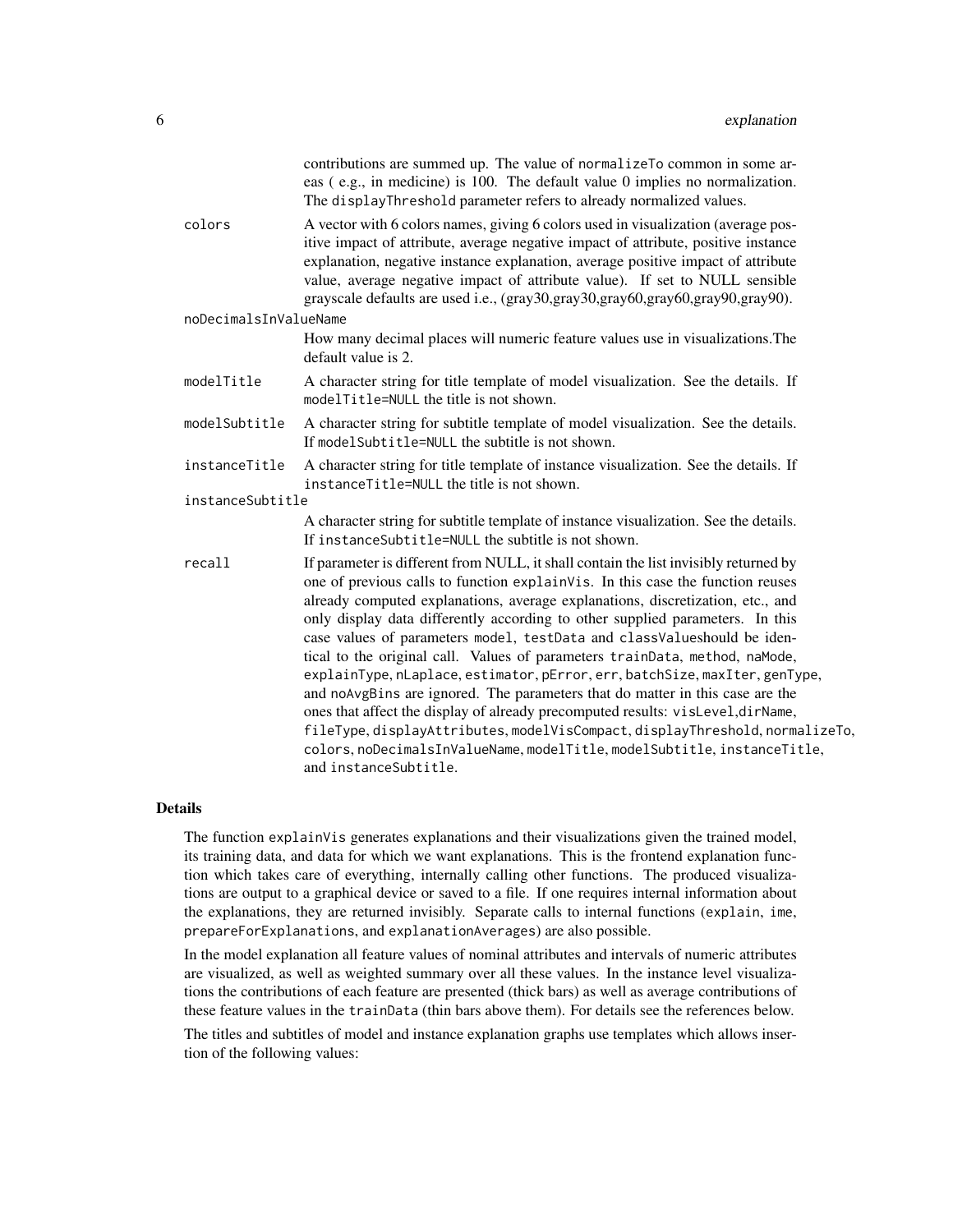#### <span id="page-6-0"></span>explanation **7**

- Response variable: %R
- Selected class value for explanation (in case of classification): %V
- Type of model: %M
- Explanation method (see parameter method):: %E
- Explanation type (only for method EXPLAIN): %X

Title and subtitle of instance explanation graphs can additionally use the following information:

- Instance name (extracted from [row.names](#page-0-0) in testData): %I
- Predicted value/probability of the response: %P
- True (class) value of the response:  $\%T$

Default templates for regression and classification models are provided. For example, the default template for title of model explanation is "Explaining %R=%V\nmodel: %M", meaning that information about response variable, selected class value, and model are displayed in the title.

#### Value

The function explainVis generates explanations and saves their visualizations to a file or outputs them to graphical device, based on the value of fileType. It invisibly returns a list with three components containing explanations, average explanations, and additional data like discretization used and data generator. The main ingredients of these three components are:

- expl, a matrix of generated explanations (of size dim(testData)),
- pCXA, a vector of predictions,
- stddev, (for method IME only) a matrix with standard deviations of explanations,
- noIter, (for method IME only) a matrix with number of iterations executed for each explanation,
- discPoints, (for method EXPLAIN only) a list containing values of discrete features or centers of discretization intervals for numeric features,
- pAV, (for method EXPLAIN only) a list with probabilities for discrete values or discretization intervals in case of numeric features,
- discretization, a list with discretization intervals output by [discretize](#page-0-0) function, used in estimating averages and model based explanations,
- avNames, a list containing the names of discrete values/intervals,
- generator, (for IME method only) a generator used to generate random part of instances in IME method,
- explAvg, a list with several components giving average explanations on the trainingData. Averages are given for attributes, their values (for discrete attributes) and discretization intervals (for numeric features). These average explanations are used in visualization to give impression how the model works on average. This can be contrasted with explanation for the specific instance.

#### Author(s)

Marko Robnik-Sikonja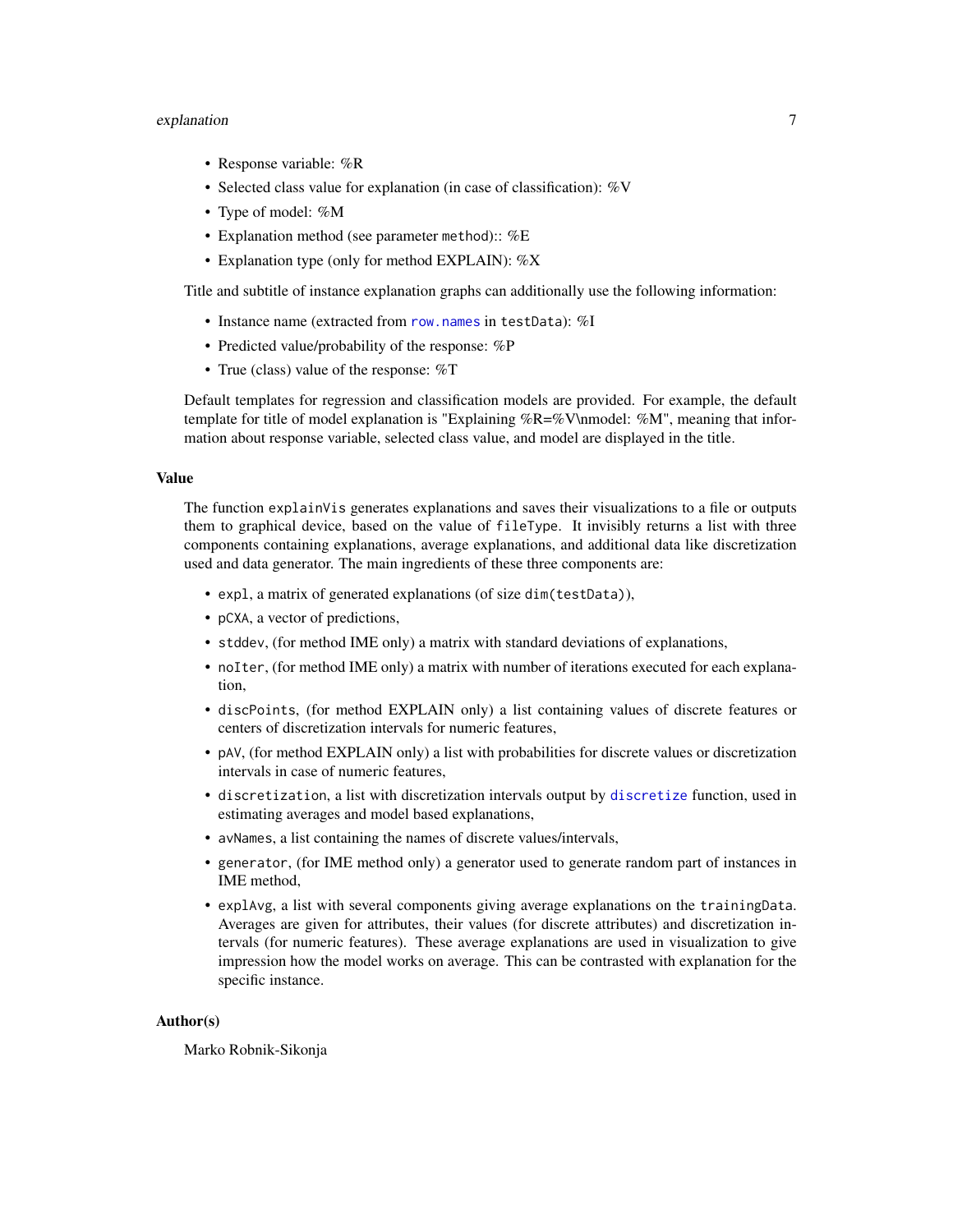#### <span id="page-7-0"></span>References

Marko Robnik-Sikonja, Igor Kononenko: Explaining Classifications For Individual Instances. *IEEE Transactions on Knowledge and Data Engineering*, 20:589-600, 2008

Erik Strumbelj, Igor Kononenko, Igor, Marko Robnik-Sikonja: Explaining Instance Classifications with Interactions of Subsets of Feature Values. *Data and Knowledge Engineering*, 68(10):886-904, Oct. 2009

Erik Strumbelj, Igor Kononenko: An Efficient Explanation of Individual Classifications using Game Theory, *Journal of Machine Learning Research*, 11(1):1-18, 2010.

Marko Robnik-Sikonja, Igor Kononenko: Discretization of continuous attributes using ReliefF. *Proceedings of ERK'95*, B149-152, Ljubljana, 1995

Some references are available from <http://lkm.fri.uni-lj.si/rmarko/papers/>

## See Also

[CORElearn](#page-0-0), [predict.CoreModel](#page-0-0), [attrEval](#page-0-0), [discretize](#page-0-0), [semiArtificial-package](#page-0-0)

#### Examples

```
require(CORElearn)
# use iris data set, split it randomly into a training and testing set
trainIdxs <- sample(x=nrow(iris), size=0.7*nrow(iris), replace=FALSE)
testIdxs <- c(1:nrow(iris))[-trainIdxs]
# build random forests model with certain parameters
modelRF <- CoreModel(Species ~ ., iris[trainIdxs,], model="rf",
              selectionEstimator="MDL",minNodeWeightRF=5,
              rfNoTrees=100, maxThreads=1)
# generate model explanation and visualization
# turn on history in the visualization window to see all graphs
explainVis(modelRF, iris[trainIdxs,], iris[testIdxs,], method="EXPLAIN",visLevel="both",
           fileType="none", naMode="avg", explainType="WE", classValue=1)
## Not run:
#store instance explanations in grayscale to file in PDF format
explainVis(modelRF, iris[trainIdxs,], iris[testIdxs,], method="EXPLAIN", visLevel="instance",
           fileType="pdf", naMode="avg", explainType="WE", classValue=1, colors=NULL)
destroyModels(modelRF) # clean up
# build a regression tree
trainReg <- regDataGen(100)
testReg <- regDataGen(20)
modelRT <- CoreModel(response~., trainReg, model="regTree", modelTypeReg=1)
# generate both model and instance level explanation using defaults
explainVis(modelRT, trainReg, testReg)
destroyModels(modelRT) #clean up
## End(Not run)
```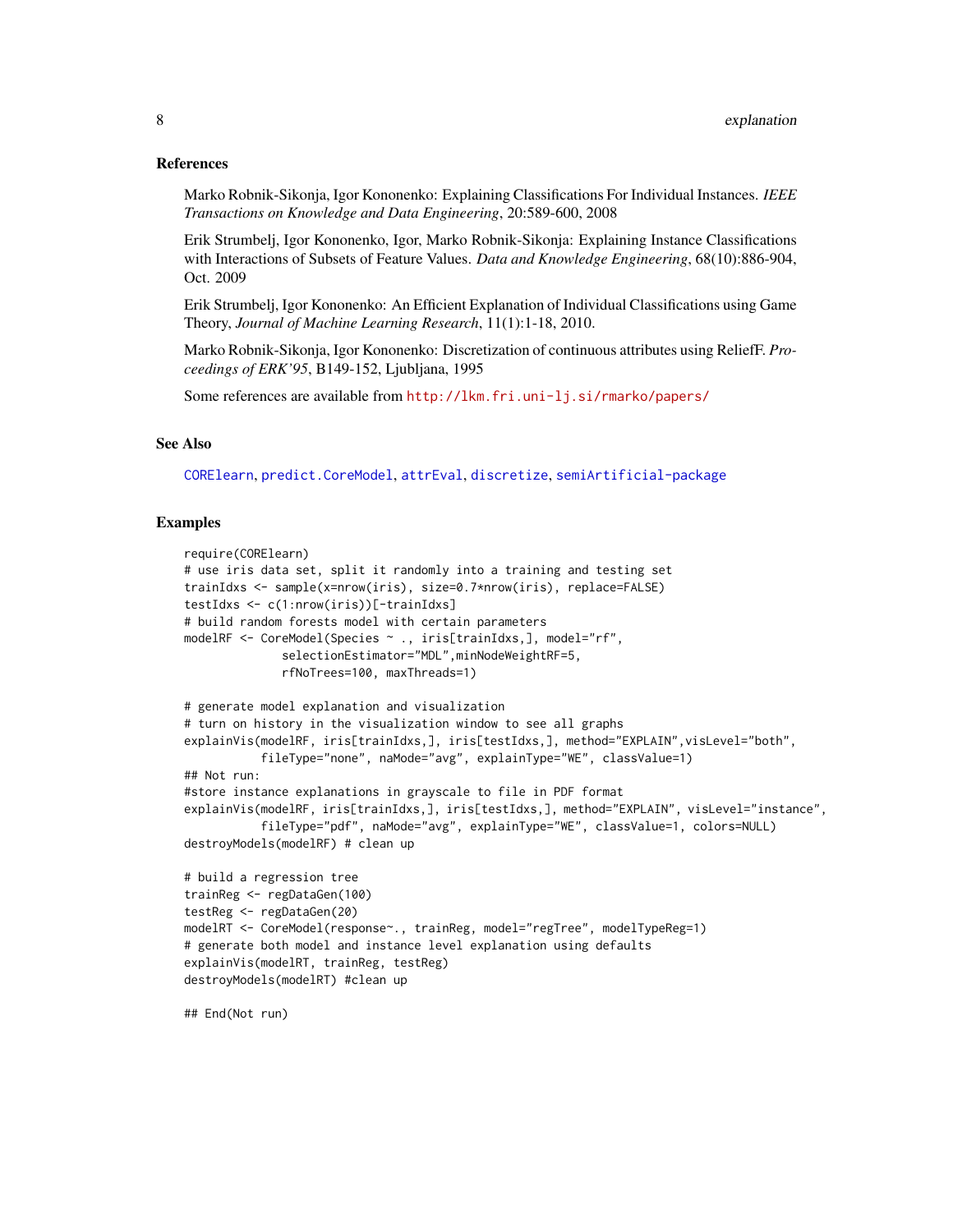<span id="page-8-0"></span>

#### Description

The function wraps given prediction model to be used with ExplainPrediction package. Currently [nnet](#page-0-0) from nnet package and models of class svm from package e1071 are supported, but others can easily be added. Please, note that models from [CORElearn-package](#page-0-0) can be used directly and need no wrapper. If inclusion of other models into ExplainPrediction is desired, please, contact the author.

#### Usage

```
wrap4Explanation(model)
```
#### Arguments

model The model as returned by [nnet](#page-0-0) or any of svm functions in e1071 package.

#### Details

The function adds necessary components to the prediction model so that function [explainVis](#page-2-1) can generate explanations and their visualizations. Currently, four components are added:

- formula, a formula specifying the dependent and independent variables used by the supplied model.
- model, a name of the supplied model.
- noClasses, a number of class values for classification problems and 0 for regression.
- class.lev, for classification problem a vector of class value names.

If for a given model the method [predict](#page-0-0) returns the class value probabilities as matrix or in a list with component probabilities, nothing else is needed, otherwise the internal function getPredictions has to be adequately modified.

#### Value

The function returns unchanged model with the components described in Details.

#### Author(s)

Marko Robnik-Sikonja

#### See Also

[explainVis](#page-2-1)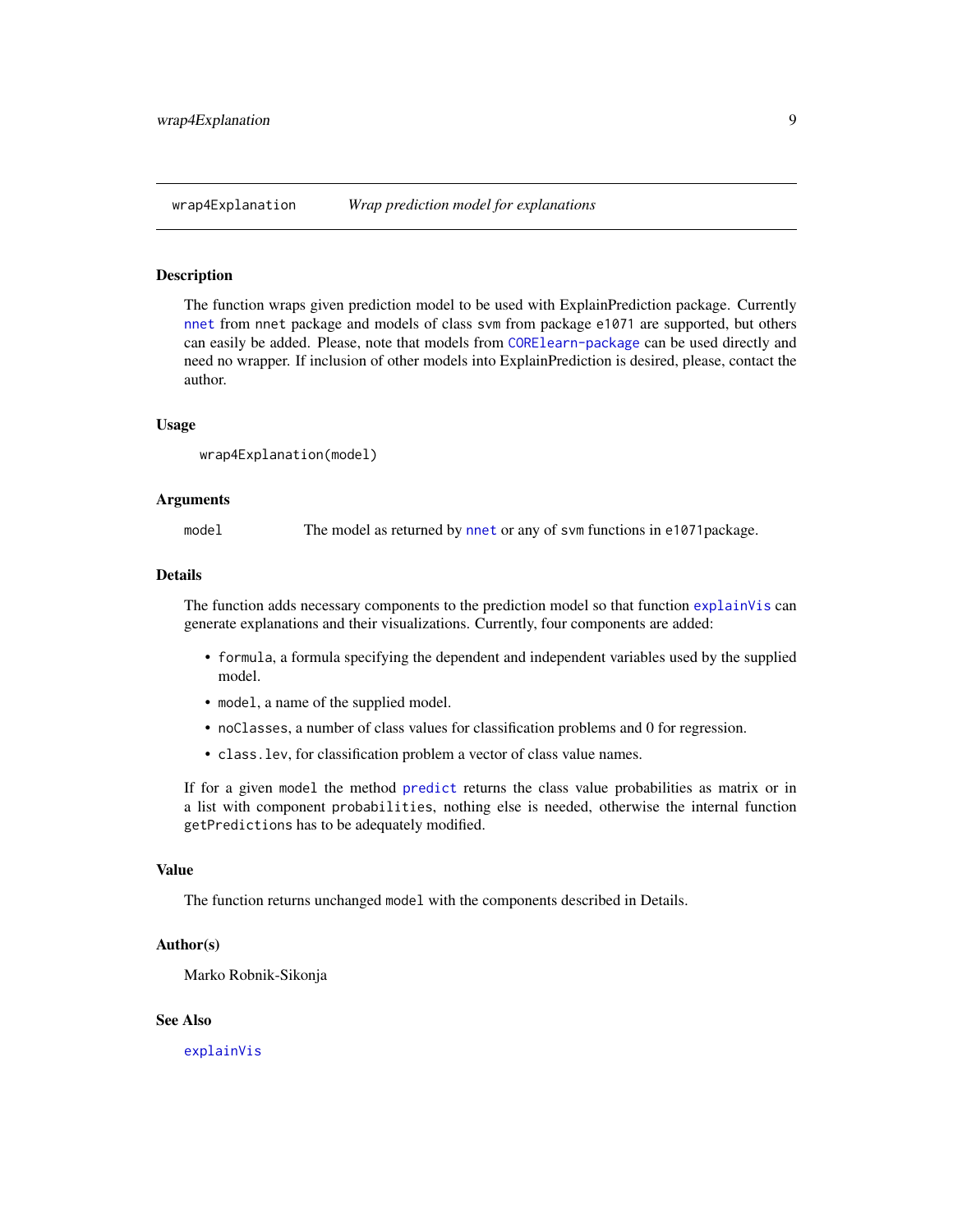## Examples

```
## Not run:
# use iris data set, split it randomly into a training and testing set
trainIdxs <- sample(x=nrow(iris), size=0.7*nrow(iris), replace=FALSE)
testIdxs <- c(1:nrow(iris))[-trainIdxs]
# build a nnet model with certain parameters
require(nnet)
modelNN <- nnet(Species ~ ., iris[trainIdxs,], size=20)
# use wrapper
modelNNet <- wrap4Explanation(modelNN)
# generate model explanation and visualization
# turn on history in the visualization window to see all graphs
explainVis(modelNNet, iris[trainIdxs,], iris[testIdxs,], method="EXPLAIN", visLevel="both",
           problemName="iris", fileType="none",
           naMode="avg", explainType="WE", classValue=1)
```
## End(Not run)